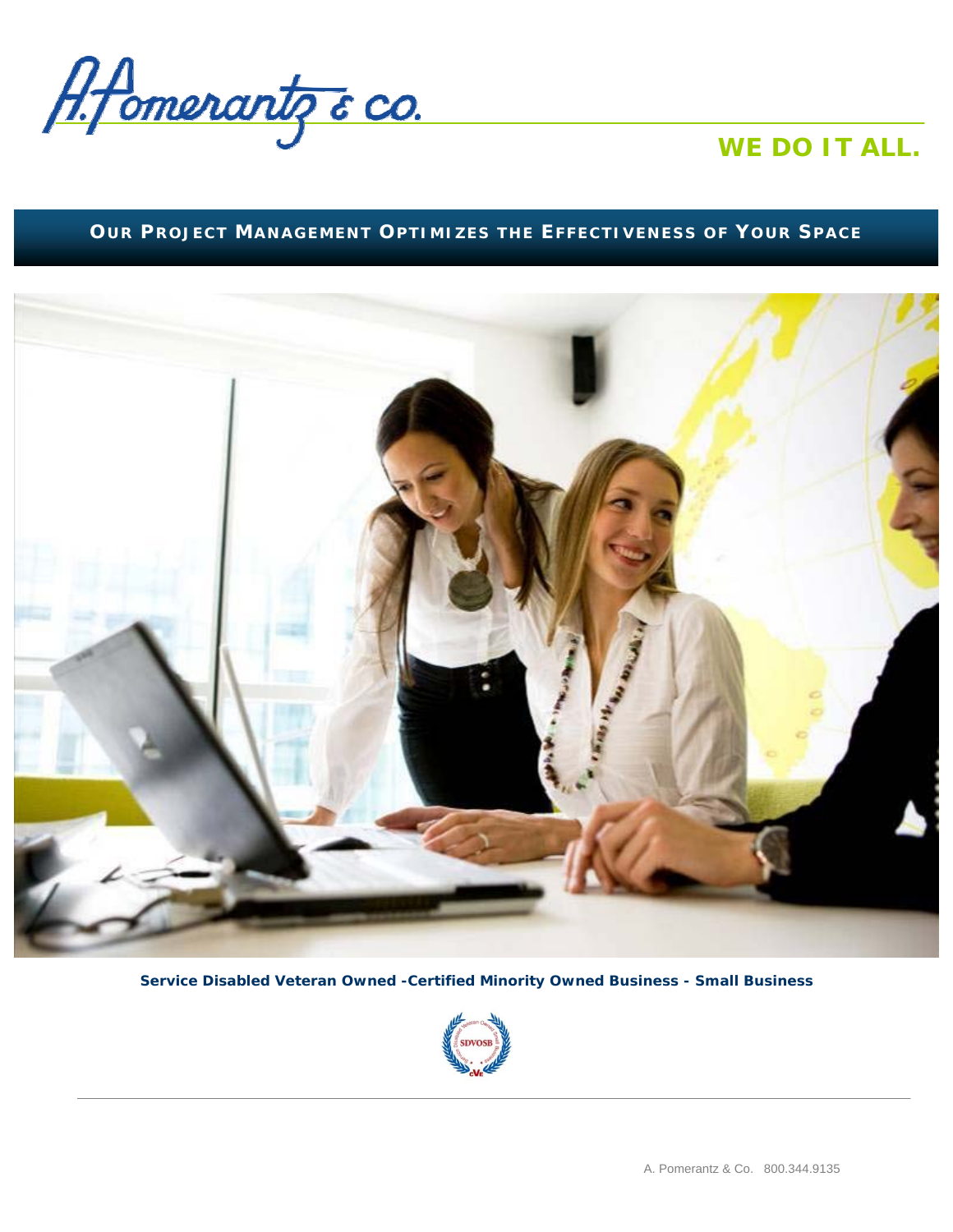A. Pomerantz & Co. specializes in developing environments to suit the individual needs of every customer. Our team customizes products and services around each customer's desired results while maintaining the basics such as: workspace effectiveness and cost avoidance planning.

Pomerantz assembles a dedicated team specifically for each major account. Our Major Account Teams consist of experts in creating effective environments including Sr. Designers who have at minimum 10 years experience, and our Sr. Project Managers who have over 30 years of industry experience with extensive expertise in coordination and management of large projects throughout the United States.



Our diverse customer base has required our team to provide product and service solutions for a variety of situations. Our capacity to handle large customer projects is apparent through our portfolio of work, but our focus on providing each customer with individualized attention and customized solutions is what sets us apart from the competition.

A. Pomerantz & Co. is the only dealership with a model and mission based on strengthening and maintaining an exclusive customer base - designed to ensure customer satisfaction.

Our national customer base requires Pomerantz to offer flexibility in our vast product and service offering. The aesthetics and functioning of workplaces can vary differently through out the world. If your goal is to create a dynamic environment for your team we will listen to your desired outcome and we will engineer an effective solution.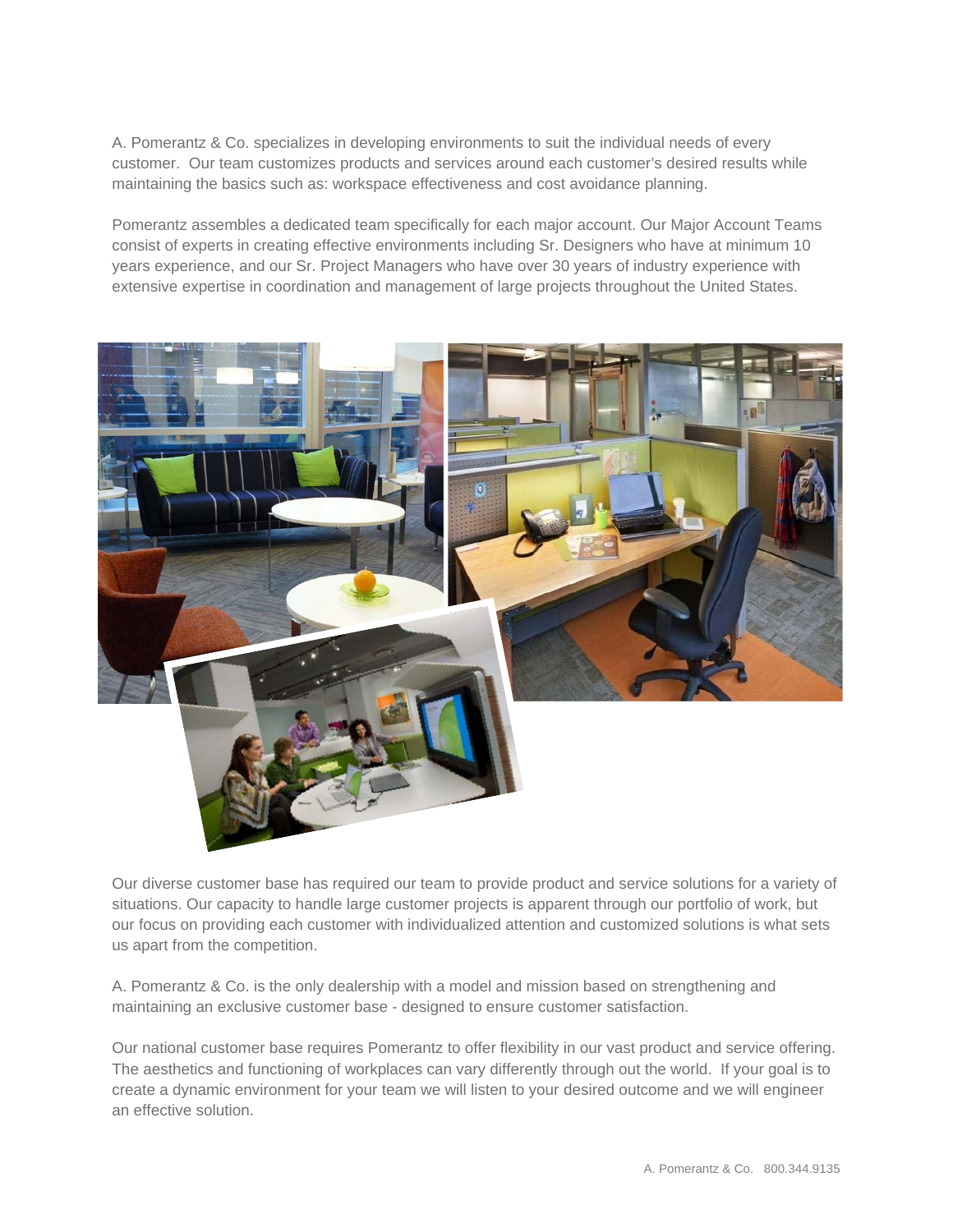

**A. Pomerantz & Co.** is an authorized Steelcase® dealer, representative of over 400 manufacturers globally and provider of an extensive service offering. As a Service Disabled Veteran Owned Company and Minority Business Enterprise, Certified by the NMSDC, we are experts in developing productive and efficient workplace environments for the Commercial Industry, Healthcare, Education, and Government Agencies.

Effectively supporting people, technology, and work processes through workplace design enables companies to control costs and enhance worker productivity – ultimately increasing business results.

#### **Core Services**

Furniture Sales & Rental Project Management Design & Specifications Asset Management Delivery & Installation Moving & Storage **Reconfiguration** Refurbishment Repair & Maintenance Fabric Coating

#### **Consulting Services**

FF&E Consulting Leasing Services Brokerage/Resale Services Workplace Consulting Productivity Assessments Workplace Planning Services Pre-Planning Budget Estimating Contractor Proposals Green Acquisition & Recycling

#### **Architectural & Technology**  Carpeting Raised Flooring Wall Coverings/Treatments Prefabricated Walls **Lighting** Interactive Boards Audio & Visual Products



# Representing over 400 m anufacturers

A. Pomerantz & Co. was established in 1888 in Philadelphia, PA founded and operated by the Pomerantz family. Garry Maddox purchased the company in December of 1994. Pomerantz has offices in Chicago, IL and Philadelphia, PA and has sales/account management representatives in Florida, Northern California, Virginia, and Florida.

The longevity of the organization has supported our progression which is dependent on the knowledge and experience of our team. Pomerantz continually enhances our systems and processes by adding technology, industry altering trends, and efficiencies to what is already a fully functioning, effective machine.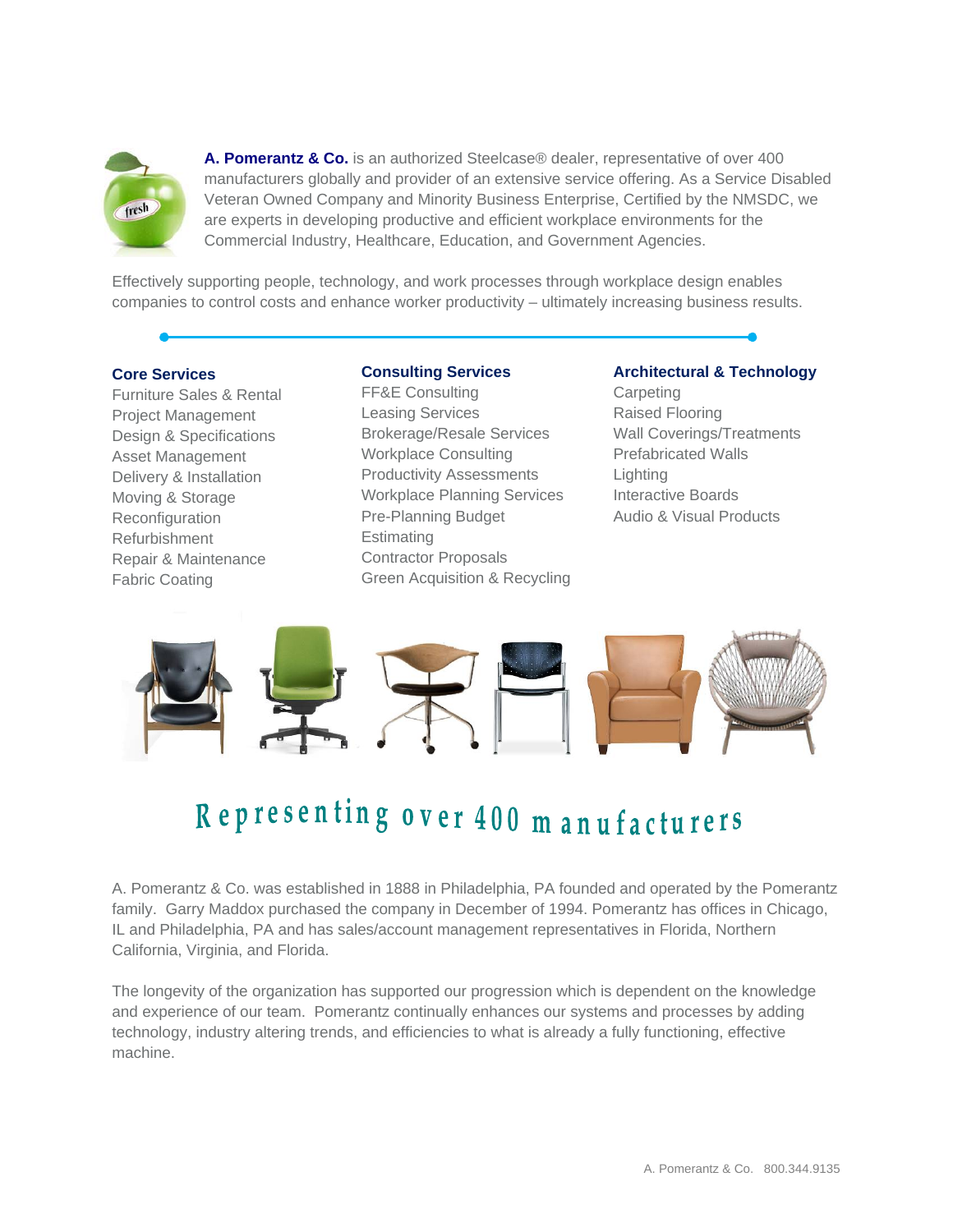#### **Our Team**

Pomerantz upholds strong work ethics and maintains a professional and respectful work environment. Our executive team is a dynamic group who understand the significance of integrity in work and in the community and providing our customers with fresh, innovative solutions.

#### **Garry Maddox, Chief Executive Officer**

As Principal and CEO of A. Pomerantz & Co., Garry Maddox provides customers throughout the United States with a dedication to offer the highest quality products and services.

Garry is the recipient of the Rainbow PUSH Coalition & Citizenship Education Fund's Curt Flood Award. The award was presented by Rev. Jesse L. Jackson, Sr., Martin L.



customers and retain talented -Garry Maddox, Owner & CEO

King, Esq. and Russell Ewert in recognition of efforts toward "A More Perfect Union: The State of Civil Rights."

The workplace is evolving as quickly as the technology and workforce it supports. Garry and his team bring innovation to workplace environments in support of current goals and challenges such as: Green initiatives, attraction and retention of talent, supporting multiple generations in the workforce, and effective real estate utilization.

During Garry's distinguished 14-year career in major league baseball, he won his first Gold Glove in 1975 which was his first of eight in a row when he was Centerfielder for the 1980 World Champion Phillies team. In 1986 he was honored with the Roberto Clemente Award, given annually to a player who demonstrates the values the Pittsburgh Pirates Hall-of-Famer displayed in his commitment to community and understanding the value of helping others.

Garry is committed to giving back to the community in which he lives and operates his businesses. In 2013, he found Compete 360, a Design Thinking initiative for Philadelphia public schools. In 1997, he founded The Urban Youth Golf Program of Greater Atlantic City, a nonprofit organization that through a volunteer network is tutoring elementary school at risk children while offering the challenge of learning the game of golf. Garry most recently joined the advisory board of ULI (Urban Land Institute). This effort continues to grow in importance to Garry as a mission, as well as the communities his program now serves.

#### **Linda Rudi, Chief Operating Officer**

Linda is responsible in the everyday operations of the organization and instrumental in the strategic



planning and financial control of the company. Linda is actively involved in key client negotiations and manages the company's manufacturer's relationships.

Linda has created efficiencies and accuracy improvements by integrating improved technology throughout Pomerantz, restructuring the operation of the company by automating ordering, auditing, and accounting processes. Linda's market-segmentation and sales structure created stronger sales and higher customer satisfaction with a leaner & highly productive organization.

In 2001 shortly after joining the organization as CFO, Linda developed plans which turned the company into a nationwide supplier. The organization currently holds national account contracts with multiple Fortune 500 companies.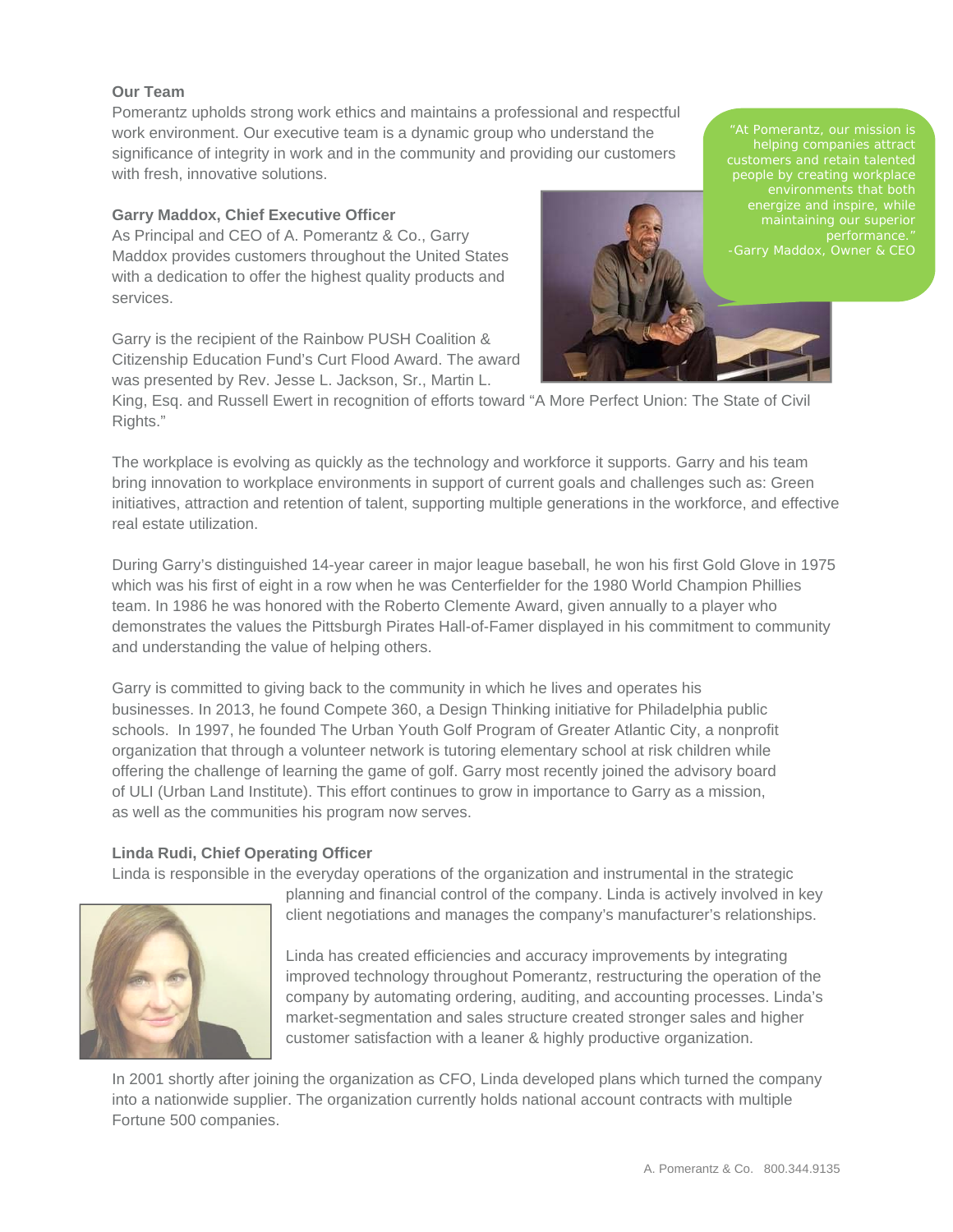The current focus on sales and internal operations is rooted in efficiency, cost avoidance and overall value delivered to the customer. Pomerantz bridges the thoughts and ideas of creative concepts into innovative, relevant results.

Prior to joining Pomerantz, Linda was an auditor for Ernst & Young, LLP an international public accounting firm. While in the public arena, Linda serviced a variety of businesses ranging from highgrowth companies in the entrepreneurial marketplace to publicly and privately held retail, manufacturing, distribution, and service companies.

Garry and Linda oversee the organization on a daily basis. They invoke an open door policy by which any member of the Pomerantz team can discuss a new idea or approach and/or a strategy which would be advantageous to a customer.

Our executive team is active in the execution of account activity and provides oversight of daily operations. Pomerantz enforces an "open-door" policy which enables all team members at any level to quickly resolve an issue by drawing upon the expertise and knowledge of our entire organization.

#### **Knowing our Customer**

Our best research, development, and processes are all obtained through listening to our customer's needs, wants, initiatives, obstacles, history, and future plans. Our process map covers the basic steps, but our customers need individualized attention. Our account managers and project managers spend time developing each schedule and approach for every customer project. The experience of our team enables them to envision possible obstacles, and eliminate risk of error in the pre-planning phase. Once the plans are in place and all communication is clear and concise the work runs smoothly, reducing costs associated with resolution and reactionary activity.

#### **Business Model**

In fact we've structured our sales, customer service, and marketing approach around listening to our customers. Our company now

focuses on a select number of customers in order to provide exemplary service and individualized attention. Each customer has a designated team assigned to develop and maintain each account's projects and activity. We offer a 24 hour response time for any customer inquiries, requests, and/or concerns. Each primary account has one contact providing our customers with time savings and convenience.

#### **Employee Happiness**

Ergonomics are essential to our overall well-being. Slouching or improper positioning in your chair can greatly affect your physical health. The configuration of systems, use of natural lighting, and furniture selection not only affect the physical and mental health of the people within the workplace, but also add to the aesthetics and sustainability of the office. Our design team enhances the priorities of the office and finds the most suitable selection of furniture with consideration of the office functions and employee happiness.

Pomerantz now employs research and observation studies to develop environments based on company initiatives, branding, goals for productivity, employee health, comfort and work habits, and the visitor experience. Workplace environments should be customized according to the individual company needs.



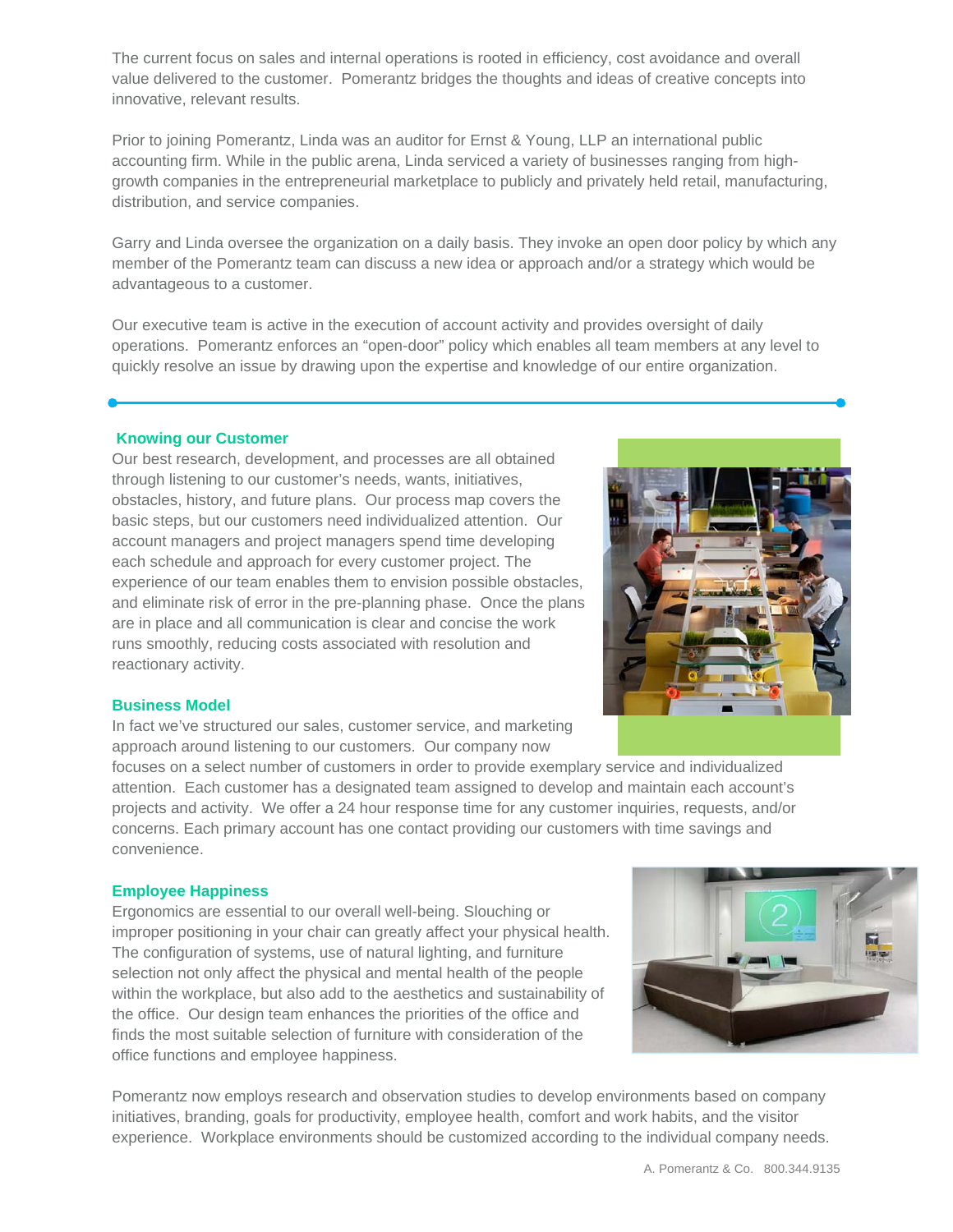#### **Innovation**

Pomerantz does represent over 400 manufacturers' products around the world. With the benefits of choice we also offer the research and innovation of all the great minds at each of these companies. We continually reinvent our own processes to adapt to the new trends and technology. We also encourage and promote new innovations designed to benefit our customers whether it be office furniture or new ways of working. Ask about our latest research projects and "behind the curtain" tours.

#### **It's not Value Engineering at Pomerantz**

It's about prioritizing. Our designers do not compromise the necessary design features or functional elements which are important to our customers nor do we diminish the integrity of an Architecture & Design Firm's layout and designs. We do provide alternatives to adding what are commonly referred to as "specials". Slight differences in product details from manufacturer to manufacturer can drive up the



sell price for multiple dealers or manufacturers resulting in a lopsided bidding procedure.

Pomerantz makes the difference known and will negotiate with manufacturers to find a cost effective way to manufacture the special product, or offer the closest match. If a customer is partial to a product line or manufacturer we can also specify the design to include lower cost items in conjunction with the preferred design elements.

We offer vast amount of products to tailor your workplace to fit the needs of executives, management, end-users, and visitors.

Our team can also develop custom products and furnishings to create a unique experience incorporating brand and culture.

#### **Artistry in creating, developing and inhabiting space**

Pomerantz's advanced workspace design process includes utilizing a state of the art design application with full capabilities to layout furniture projects large or small with "Smart object" technology. The program speeds design time and virtually eliminates specification errors. Once the design is finalized, the full

project can quickly be rendered in High Definition into a Movie with a "Flythru" Camera or still images.

- Animated movies and realistic stills can be rendered to visualize design concepts
- Eliminate the need for expensive mock‐ups and finding space to stage mock‐ups
- Share with those who cannot visualize a design
- Generate excitement and acceptance from end‐users



We can assist Project Managers, Facility Managers,

and the Planning and Design teams by supporting the goals through some of the following areas:

- Incorporating technology such as multimedia displays in workspace and collaboratiive areas
- Utilizing progressive designs and bringing them to reality at multiple price points (establishing budgets, providing various options, and assistance in measuring results)
- Investment in flexible products and configurations to support areas of consistent change
- Entire space analysis to asses challenges (lighting, ergonomics, equipment accessibility)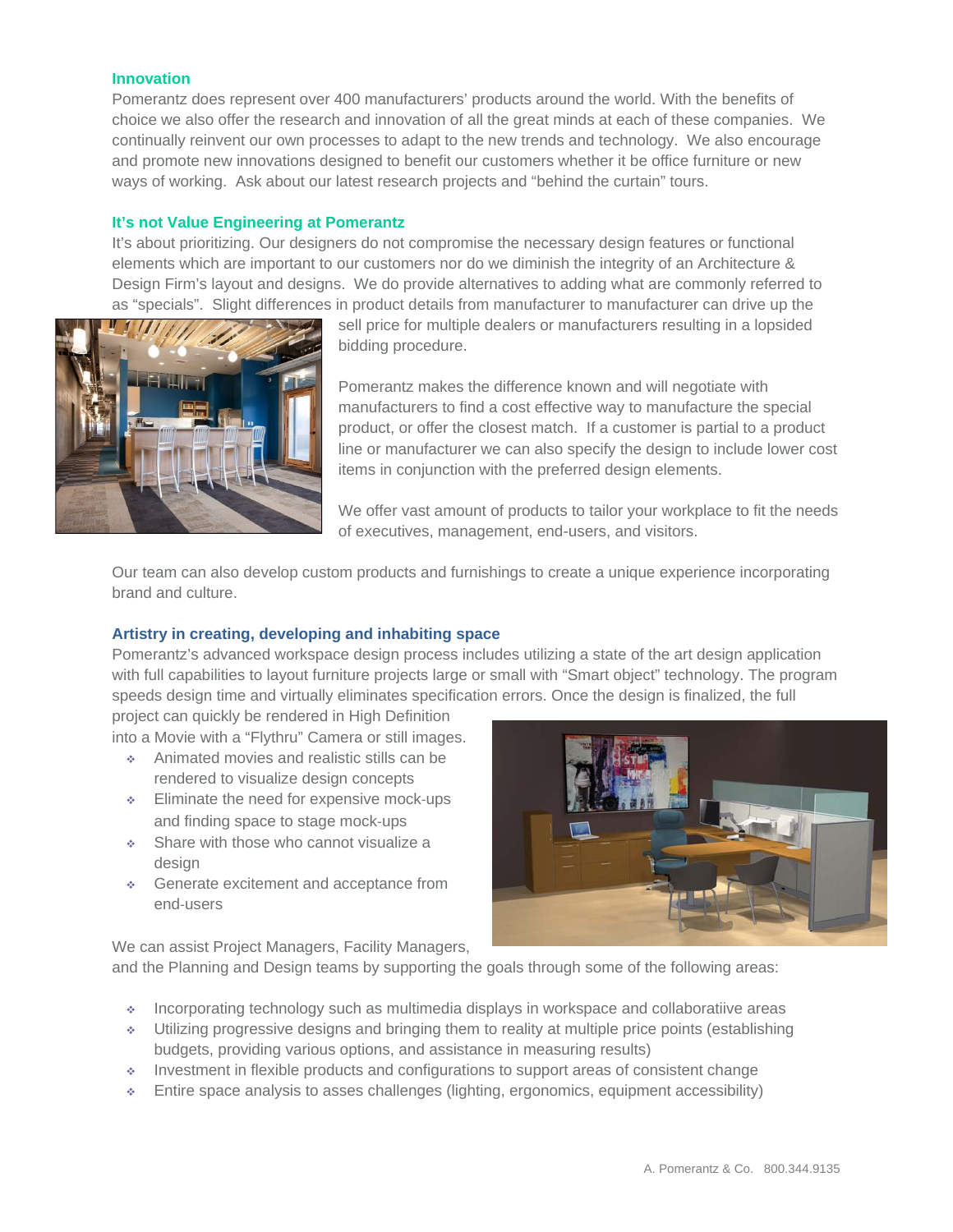#### **Easy Being Green**

Pomerantz offers the largest amount of sustainable products available. Some fabrics and products offered today are not only constructed of recycled materials, but can now be broken into parts and recycled after use. Long term use of furniture cuts down on waste caused by frequent disposal.



As a part of our solution-driven initiatives Pomerantz provides creative disposal services like IRN which makes recycling simpler by sending discarded furniture and equipment to third-world countries to be reused.

All services are managed by an experienced Project Manager who can be contacted for any service requests, questions or inquiries. This complete bundle of services creates a quick and efficient process with one convenient contact. Our comprehensive services reduce cost through a streamlined processes and project management.

#### **Inventory**

Always make sure your assets are covered. Bar-coding Asset Tracking is available for inventories which report Cost Analysis, Depreciation, Furniture and Equipment Reuse. Reports are viewed via an exclusive secure website which also offers pictorial catalog. Online service orders can generate move, repair, and/or disposal requests.

The system can automatically analyze the amount of product in the inventory against an AutoCAD drawing and determines what products are available in the existing inventory and what new parts are needed in order to complete a design. Re-use cuts down on unnecessary purchases and disposal.

#### **Rental**

Rental is a great service for temporary spaces and spaces which need to be furnished in a hurry. Our rental offering includes high quality furniture with all of the ergonomic features needed for a comfortable work environment. Our Rental furniture can be delivered within a time frame as slim as 48 hours.

#### **Refurbishment and Reconfiguration**

Sometimes it's not always best to buy new. Depending on the condition of the used furniture, Pomerantz's Service Team will analyze the cost for refurbishment and/or reconfiguration against a new purchase and determine the cost difference to help customers decide on the best approach to revitalizing and furnishing the office.

#### **Furniture Recycling or Disposal**

Pomerantz first determines the recyclable content of the furniture and breaks all items down for separation. Most metal portions of the furniture are easily recycled. Items such as the Think chair are Cradle to Cradle product which means the item is 100% recyclable. Pomerantz assures nothing recyclable is mistakenly disposed of in a landfill. Brokering is also a viable service Pomerantz offers to promote furniture reuse and avoid landfill disposal. Brokering is a great way to help the environment and supplement your new furniture investment.

Reports can be generated to measure the amount of products, equipment, or flooring which was recycled, reused, or disposed.

#### **Moving**

Take the time to do it right the first time. The most important focus when planning and implementing a move is to minimize disruption. A move should never impair the productivity of an office. Pomerantz move experts prepare accurate preliminary budgets and oversee the installation to eliminate damages and disruption. Our move project manager acts as a liaison for our customer by frequently communicating with vendors and manufacturers. Our pre-planning and methods minimize disruption, damages, and downtime and bring the best value to our customer's move projects.